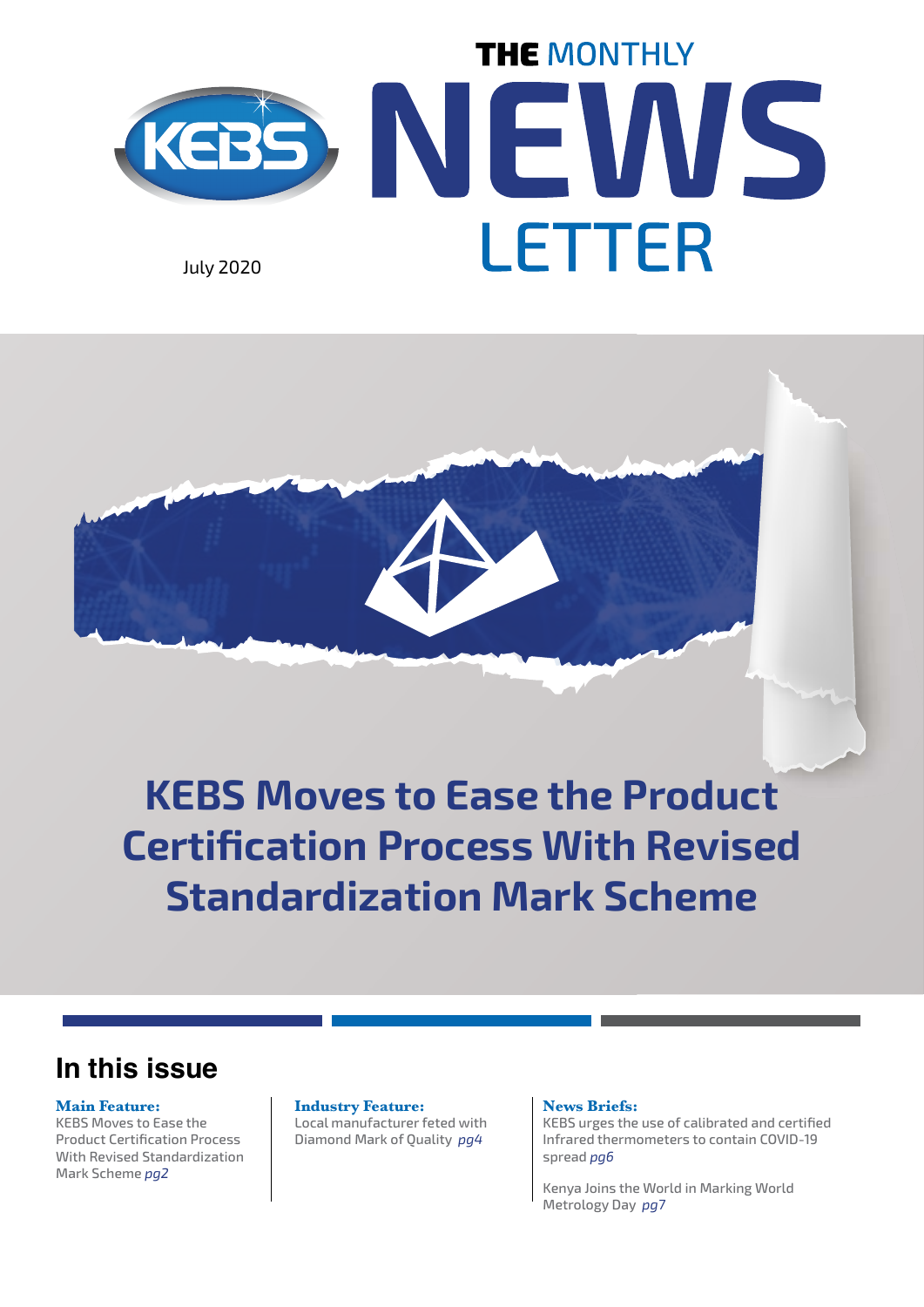# **Product Certification Process With Revised Standardization Mark Scheme KEBS Moves to Ease the**



66 Under the revised S-Mark scheme, manufacturers will be issued with a permit that is valid for two years instead

of one year as has been the case."

Beginning 1st of July 2020, manufacturers applying for the Standardization Mark (S-Mark) will be issued with a permit that is valid for two years and is accessible electronically.

The revision of the S-Mark scheme is aimed at improving efficiency and enhancing the ease of doing business in Kenya by addressing logistical and administrative challenges, including delays in the processing of S-Mark permits that have often led to loss of business opportunities and undue shortages of respective goods.

"Under the revised S-Mark scheme, manufacturers will be issued with a permit that is valid for two years instead of one year as has been the case. Manufacturers will also be able to apply and make payment for the S-Mark permit online. Additionally, the S-Mark permit will also be prepared and transmitted electronically. This will save time and cut costs associated with manual applications," says Lt Col (Rtd.) Bernard Njiraini, Managing Director, KEBS.

Launched in March 2008, the S-Mark is a mandatory product certification scheme for locally manufactured products provided for under section 10 of the Standards Act Cap 496, Laws of Kenya.

To acquire the S-Mark, locally manufactured goods are expected to meet quality requirements as specified in the various National/International or other approved standards. A permit to use a standardization mark is issued by KEBS to a firm to certify that a product conforms to requirements of the particular standard.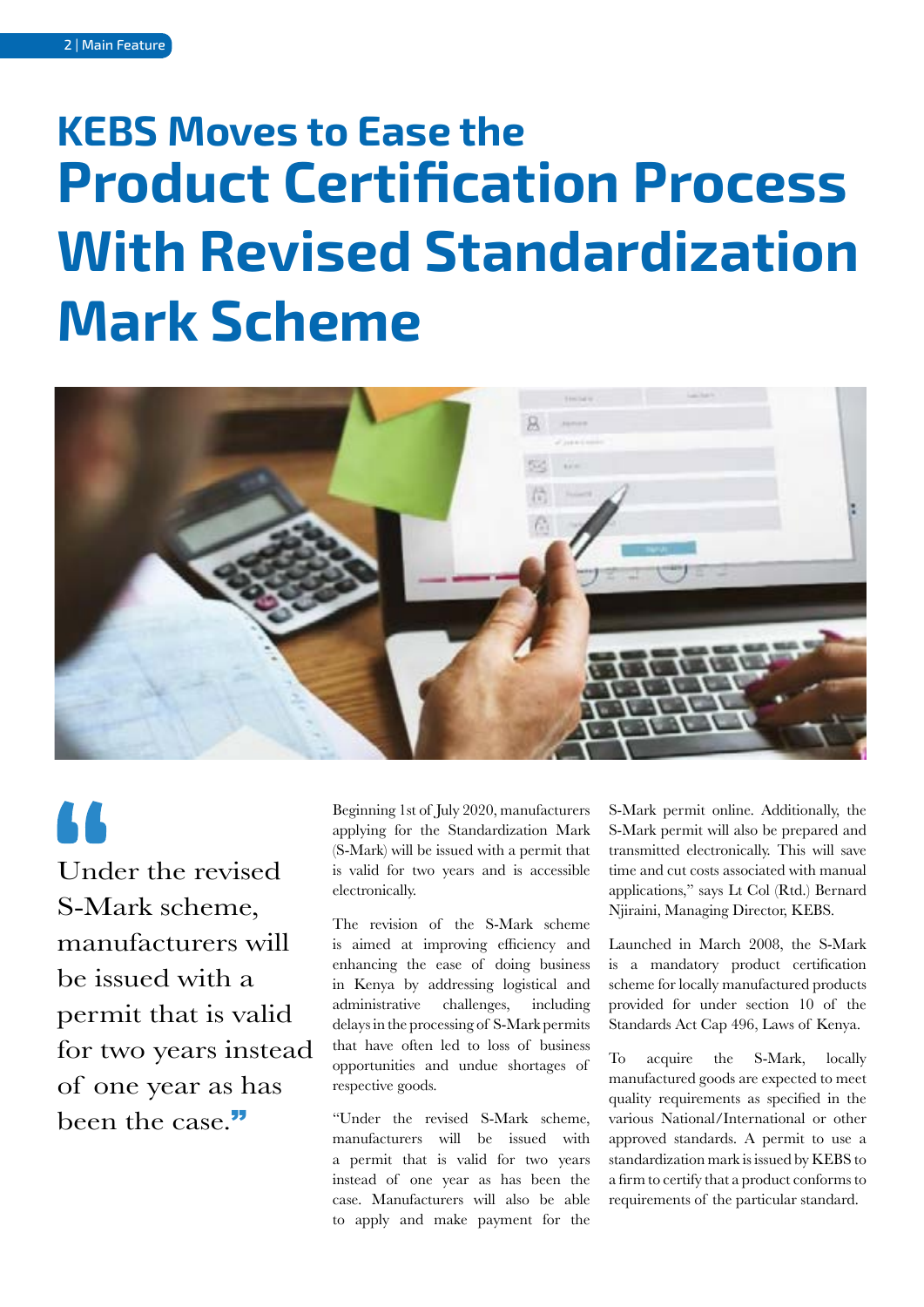

In the revised SM scheme, the issuance of standardization mark permits will be based on factory inspection and product sampling for laboratory tests."

"In the revised SM scheme, the issuance of standardization mark permits will be based on factory inspection and product sampling for laboratory tests. Throughout the two-year period, KEBS inspectors will carry out targeted and random market surveillance, factory inspection and sampling the products for testing," he adds.

Besides, KEBS will be accepting test results from accredited or designated laboratories a list of which will be available in KEBS website for the purpose of product certification. This will certainly reduce the turnaround time of product certification

Additionally, firms will be required to maintain in-house testing and quality control records, as agreed in the respective schemes of supervision and control.

These records shall constitute the basis for maintenance of the product certification and future permit renewal.

Further, KEBS has developed a guideline document for remote assessment activities to complement the traditional on-site assessment activities during extraordinary events or circumstances such as the coronavirus (COVID-19) pandemic as part of the business continuity strategy.

Currently, **14,400 valid SM permits** have been issued by KEBS manufacturers.

Consumers, manufacturers, traders, and other stakeholders are encouraged to **"Wajibika Na KEBS"** and be on the lookout and report any products suspected to be substandard. **To Wajibika**, verify whether the **S-Mark permit** on your

## **Valid SM permits have been issued by KEBS to manufacturers.** 14,400

product is valid by sending the code underneath the **S-Mark to 20023 (SM#Code)** to get product validity status details. If the details are different, report to **KEBS Toll-Free 1545** during official **working hours of 8.00 AM to 1.00 PM and 2.00 PM to 5.00 PM, Monday to Friday.**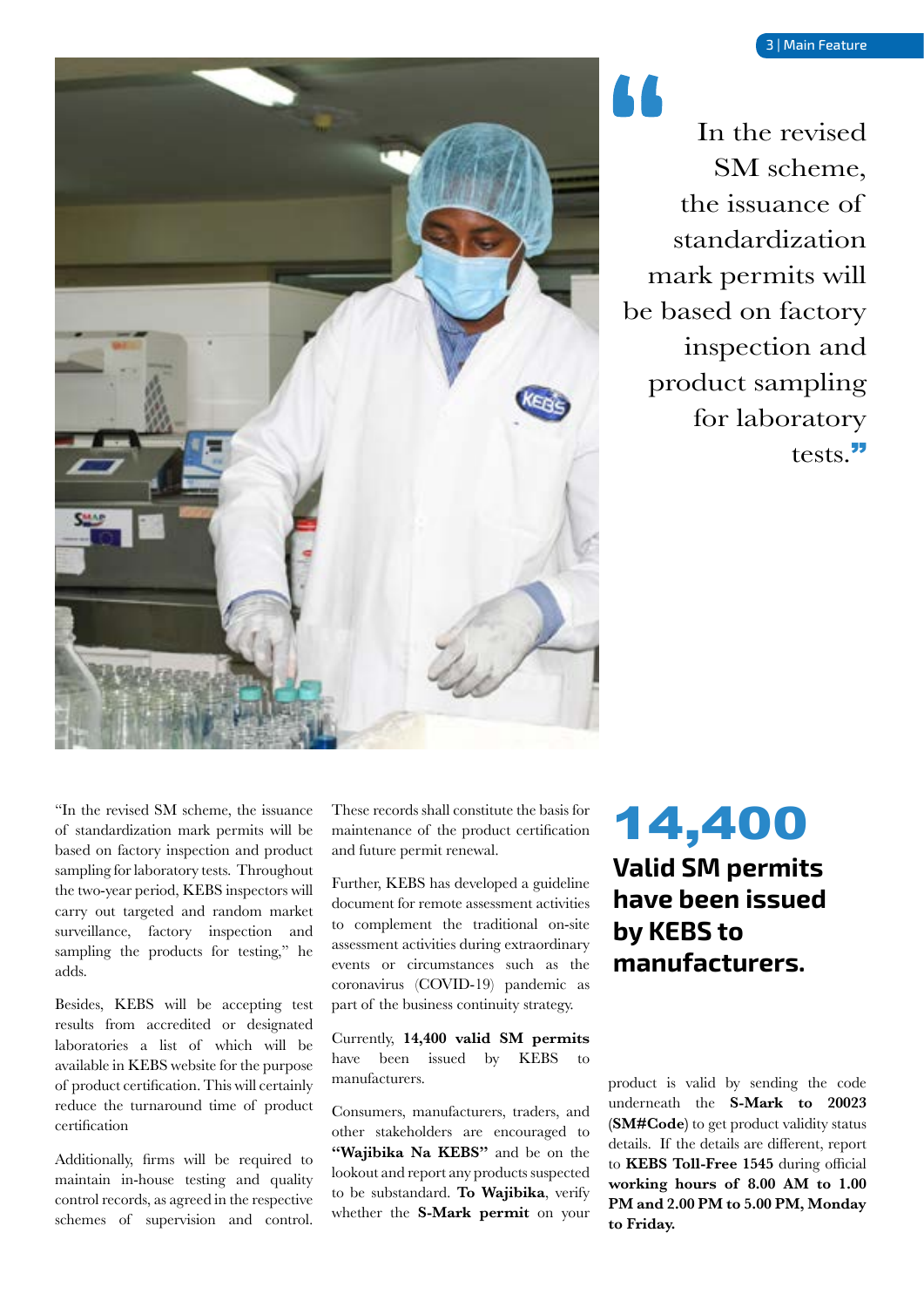

# **Local manufacturer feted with Diamond Mark of Quality**

The Kenya Bureau of Standards (KEBS) conferred the Diamond Mark of Quality to Salwa Kenya Limited, an agribusiness company which refines, processes and markets edible oil and fat products from crude palm oil in Kikambala, Kilifi County.

The Diamond Mark of Quality, also known as the D-Mark, is the highest level of certification recognition awarded by KEBS to manufacturers (local or International) who have demonstrated high degree of excellence in product manufacturing and quality product certification scheme and is issued under a voluntary scheme.

Salwa Kenya Limited was awarded the D-mark following a comprehensive step by step review process that included application for D-Mark, industrial inspection by KEBS

quality assurance officers, testing of product at KEBS laboratories to check compliance with Kenya standards and award of the permit by the Permits Approval Committee (PAC) of the National Standards Council (NSC) in its sitting on 22nd April 2020.

"KEBS is committed to boosting business and manufacturing, locally and abroad through standard based initiatives such as the Diamond Mark Certification Scheme. We encourage manufacturers to apply for the D-Mark as it is applicable to all types of business from large firms to medium and small enterprises (MSMEs), including the Jua Kali sector," says Lt Col (Rtd.) Bernard Njiraini, Managing Director, KEBS.

Currently, there are over 363 valid permits from various firms who have successfully met the requirements for the D-Mark ranging from food, textile, electrical, civil, mechanical, chemical to water sectors

Holders of the Diamond Mark permit automatically qualify for the KEBS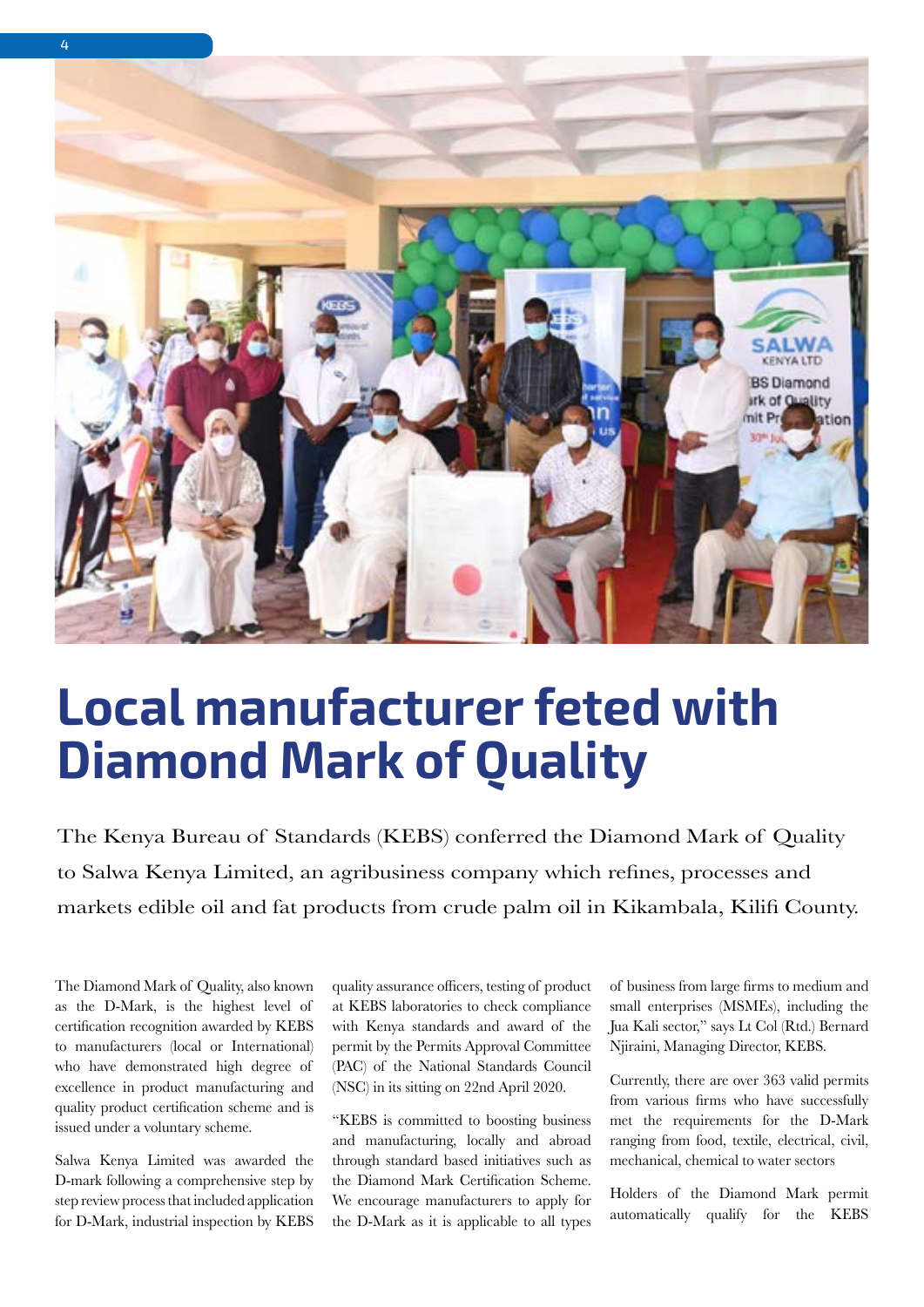Standardization Mark (S-Mark), which is a mandatory requirement for placement of goods in the Kenyan market. S-Mark assures market access within the East African Community (EAC) member countries due to mutual recognition of the marks issued by the respective National Standards Body in the region. In addition, the product enjoys consumer confidence and its quality is underpinned by the national quality system.

The Diamond Mark permit is valid for three years, subject to satisfactory quality performance and full compliance with other contractual obligations signed between KEBS and the D-Mark permit holder.

Other marks of quality issued by KEBS include, the Import Standardization Mark (ISM) applicable to all imported products intended for sale in the Kenyan market and the Fortification Mark of Quality (issued on behalf of Ministry of Health) that requires all wheat flour, dry milled maize products, salt, vegetable fats and oils to be fortified with essential vitamins and minerals to prevent micronutrient deficiency as recommended by World Health Organization (WHO)

To verify the authenticity of KEBS marks of quality, use of the KEBS Official Mobile App or send a text message with the code (numbers) underneath the mark of quality logo to 20023 on a safaricom line (i.e. type message SM#Permit Number or ISM#UCR Number or DM#Permit Number and SMS to 20023).

KEBS is committed to boosting business and manufacturing, locally and abroad through standard based initiatives such as the Diamond Mark Certification Scheme."

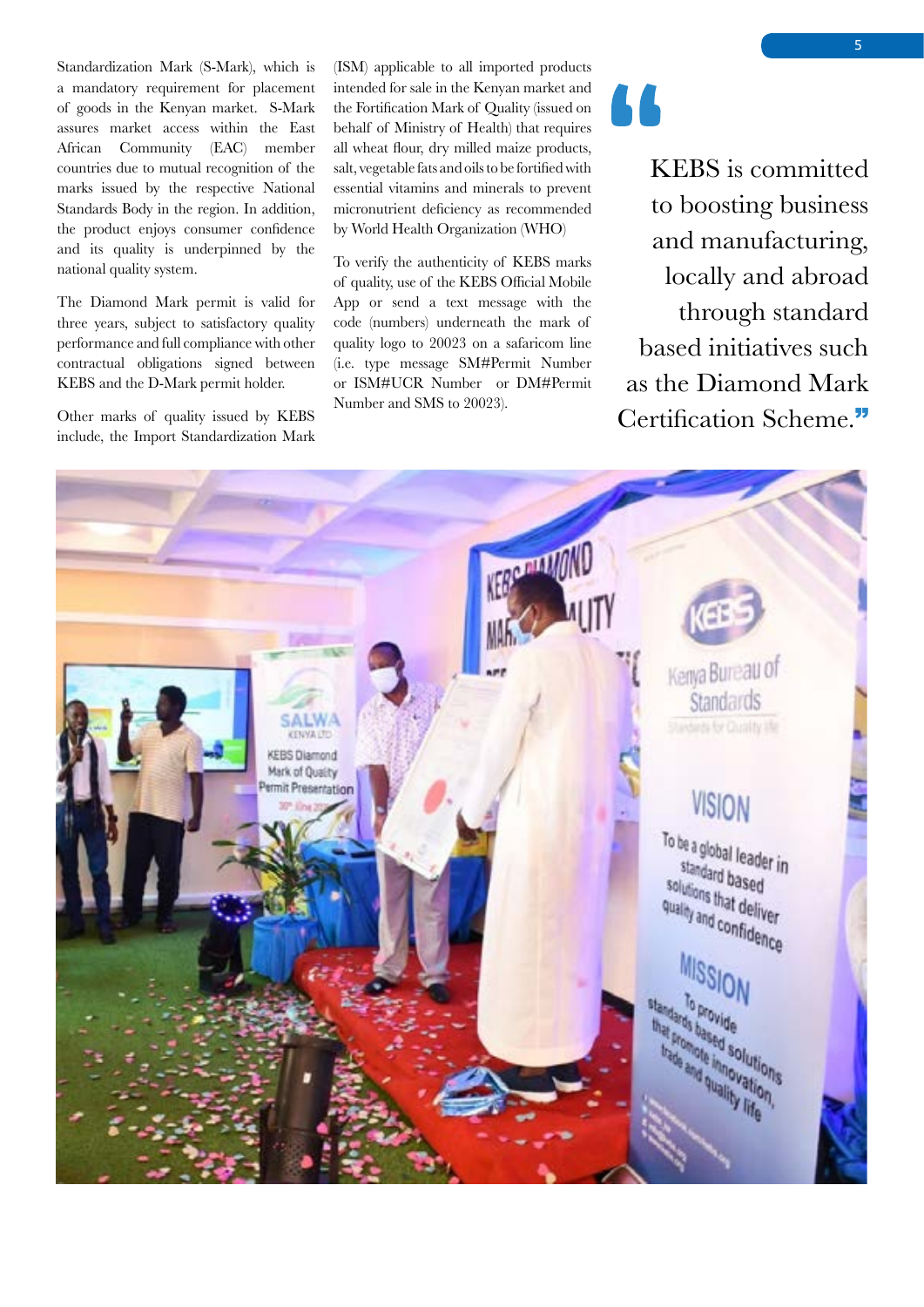## **KEBS urges the use of calibrated and certified Infrared thermometers to contain COVID-19 spread**



We must ensure the equipment used to screen patients for COVID-19 and other conditions are calibrated. Calibration will establish their overall functionality, accuracy, and reliability

The infrared thermometers (thermal guns) are considered key to the early detection of COVID-19. Manufacturers, traders, and users of the infrared thermometers should therefore ensure that they are calibrated and certified to assure that the value they read is actually the true value. These thermometers are currently being used to measure human body temperature at entrances to offices, shopping malls and government installations as an early indicator of coronavirus infection.

 "We must ensure the equipment used to screen patients for COVID-19 and other conditions are calibrated. Calibration will establish their overall functionality, accuracy, and reliability, as well as minimize the uncertainty of the measurements. Failure to calibrate monitoring medical equipment could lead to false results and misdiagnosis," advises Lt Col (Rtd.) Bernard Njiraini, Managing Director, KEBS.

 "The need for fast and accurate testing is imperative given the long incubation period and the contagious nature of COVID-19. We urge the manufacturers, traders, and users of these medical equipment to ensure that they are calibrated to the accepted International System of Units (SI) at the KEBS Metrology laboratories or any other accredited calibration laboratories," he adds,

Contact and non-contact thermometers (infrared guns and ambient temperature monitors), respiratory ventilators, refrigerators, and freezers for storage of reagents, medicines, and samples, are some of the critical healthcare equipment calibrated by KEBS. Others include hightemperature sterilizers, furnaces, and incinerators.

During calibration of infrared thermometers, KEBS checks whether they are measuring correctly, and verifies their reliability in performing the intended functions. These functions include body temperature measurement and to ensure that any errors in measurement are within allowable limits. Upon calibration, a certificate is issued, with the appropriate corrections applicable for the measurement range.

KEBS has the applicable standards which guide on the testing and calibration of the health equipment to ensure their basic safety, reliability, and effectiveness. It is worth noting that the KEBS metrology laboratories are accredited by DAkkS which is the National Accreditation Body of Germany, and by this DAkkS gives third party attestation of the competence of KEBS to offer calibration services.